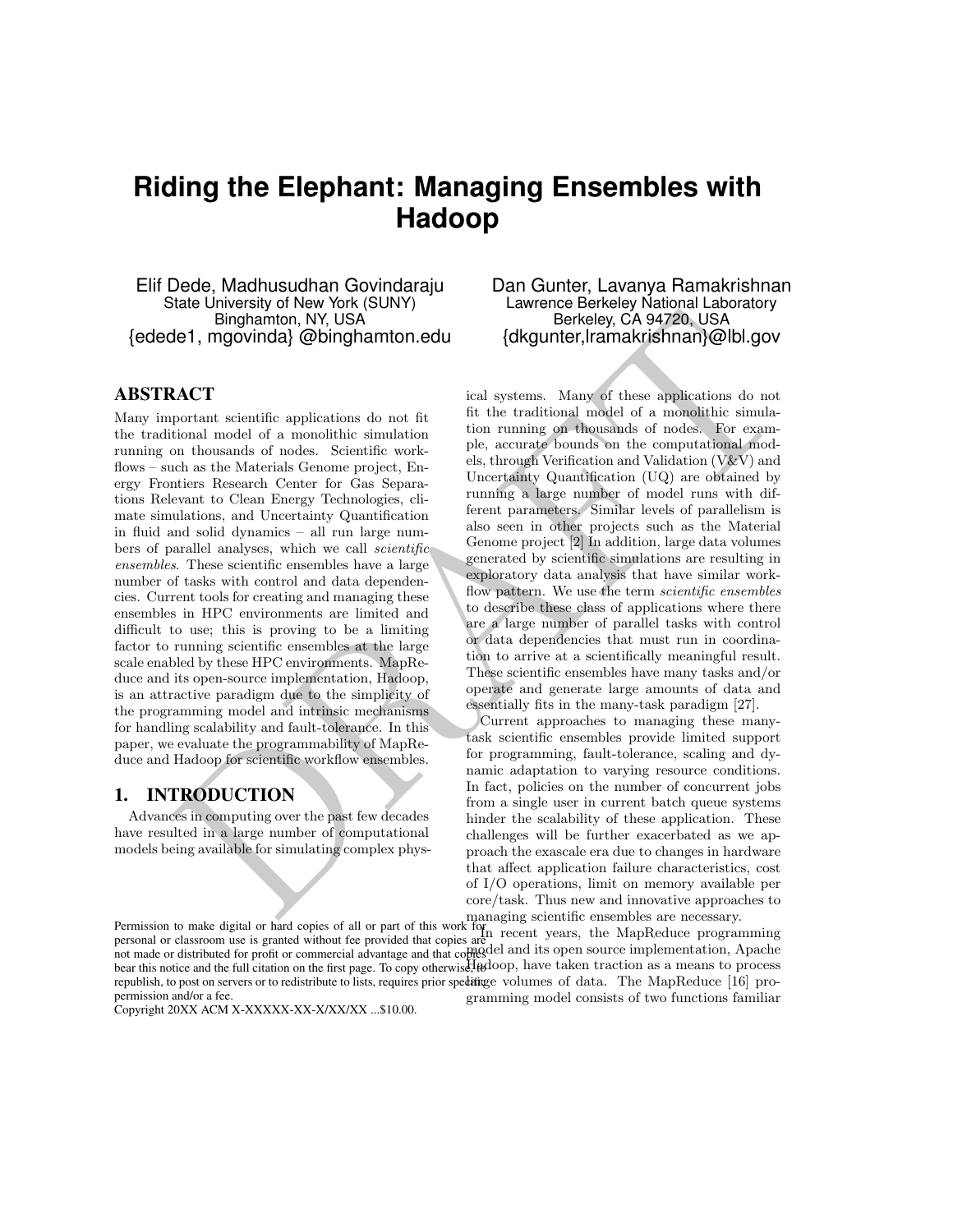to functional programming, map and reduce, that are each applied in parallel to a data block. The Google implementation of MapReduce remains proprietary; Apache Hadoop is an open-source Java implementation of MapReduce. The inherent support for parallelism built into the programming model enables horizontal scaling and fault-tolerance.

Scientific ensembles have many characteristics in common with MapReduce workloads, as they both employ a high degree of parallelism that must be run in coordination to arrive at a meaningful result. However these scientific workloads have a key distinguishing characteristic: multiple files per task and specific parameters per task. Thus, we must investigate further to see whether MapReduce and its open-source implementations are a convenient programming model to manage loosely coupled asynchronous scientific ensembles.

Recently, there have been a number of implementations of MapReduce and similar data processing tools [10, 14, 18, 20, 24, 30, 36]. Apache Hadoop has evolved rapidly as the leading platform and has spawned an entire ecosystem of supporting products. Thus we use Hadoop, as a representative MapReduce implementation for our evaluation. Prior work has compared the suitability of these systems for different workloads [13].

In this paper, we evaluate Hadoop's suitability as a platform for running large, complex scientific ensembles. This evaluation encompasses the following contributions:

- We compare and contrast Hadoop jobs and scientific ensembles,
- We analyze the applicability of MapReduce for six common ensemble patterns and describe the challenges from programming these patterns in Hadoop and,
- We discuss the current gaps and challenges with using Hadoop for scientific ensembles.

The rest of this paper is organized as follows. In Section 2 we discuss related work. In Section 3, we present the background on scientific ensembles, MapReduce and Apache Hadoop and compare and contrast scientific ensembles with MapReduce jobs. Section 4 details our analysis approach. We summarize our results and identify gaps and challenges in supporting scientific ensembles with Apache Hadoop in Section 5 and finally conclude in Section 6.

## 2. RELATED WORK

Scientific ensembles have recently gained traction due to increased parameter space and data volumes. We are not aware of any prior work that investigates MapReduce/Hadoop as a framework for composing and managing these jobs. However the execution framework required for scientific ensembles have similar characteristics to workflow tools and other job management frameworks and we detail these systems in this section and contrast it with our approach.

every a major product in the section in the section and contrast in the section and contrast in the section of contrast of the control of the section of the section and contrast in the section of the section of the sectio Scientific Workflow Tools. Running scientific workflows in distributed environments such as grid environments has been an area of interest since the introduction of large scale systems. Pegasus [9] supports execution of workflows in distributed environments such as campus clusters, grids, clouds. Pegasus Workflow Management Service maps an application onto available resources pertaining to the cluster while keeping the internal and external dependencies of the workflow in order. Triana [35] is an open source graphical problem solving environment that allows you to assemble and run a workflow through a graphical user interface while minimizing the burden of programming [5]. Taverna [19] provides an easy to use environment to build, execute and share workflows of web services. These workflow tools focus on federation of sites and have limited or no support for automatic scaling with growth in data volumes, fault-tolerance and dynamic conditions.

Various groups have have modeled workflows using using formal semantics including lambda calculs [22, 34]. Our work is complementary to these efforts and specifically explores the representation of scientific ensembles using the MapReduce model.

MapReduce and Scientific Applications. MapReduce has been gaining popularity for use in scientific applications. With its computational power and ease of use, MapReduce provides a simple programming model for data-intensive applications. By moving the computation to the data locations, the model addresses a key performance bottleneck in data intensive scientific applications like ROOT [8], BLAST [7], statistical algorithms such as K-means, bioinformatics, and many other data mining problems. However, there is still an acknowledged lack of good examples and techniques for programming scientific applications with MapReduce. This gap has been an extensive area of research and has been targeted by other groups [1, 10, 11].

Hadoop has been used to evaluate the perfor-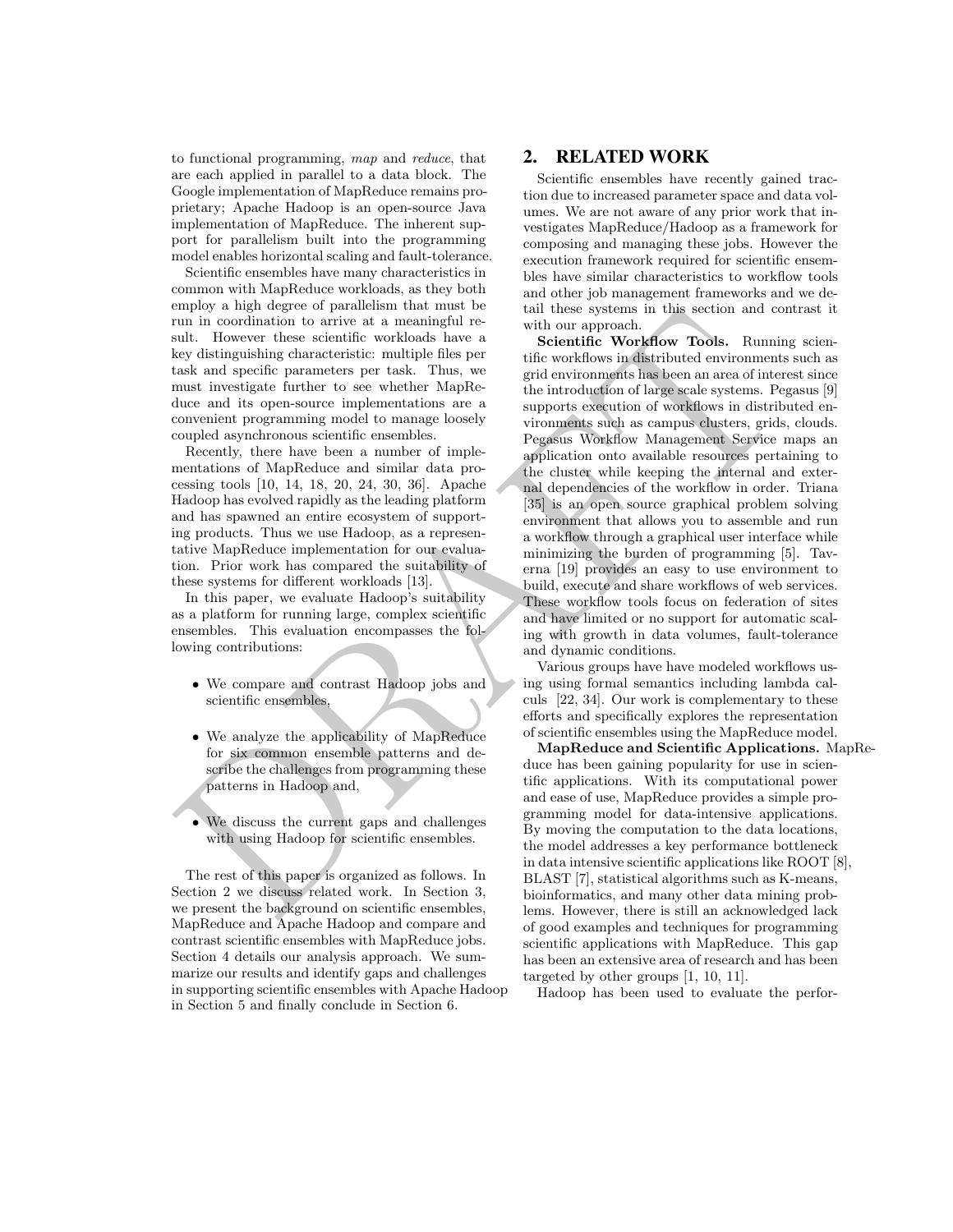mance of various scientific applications from various domains including bioinformatics, climate simulation analysis [29].

CloudBurst [32] uses Hadoop to parallelize mapping sequence data for biological analyses while [26] uses Hadoop to reduce the time spent on human genome indexing from several hours to a handful of minutes. Lin et al.[23] evaluate existing MapReduce graph algorithms using Hadoop and proposes a new set of design patterns addressing the deficiencies encountered.

Hadoop Workflow Tools. CloudWF [37] and Oozie [3] are workflow systems for cloud that are built on top of Hadoop. These tools enable users to chain multiple MapReduce jobs but do not support any additional patterns. These tools also rely on Hadoop's mechanisms for fault-tolerance, scalability and thus we focus our efforts on evaluating if Hadoop would work for scientific ensembles.

For using parameters assessments on the same of the particular contents are the particular particle contents are contents and the particle contents of the same of the same of the same of the same of the same of the same o UQ tools. Uncertainty Quantification software is being used for running large and complex simulations. The DAKOTA (Design Analysis Kit for Optimization and Terascale Applications) [12] is used for software optimization, parameter estimation, sensitivity and variance analysis. While providing UQ specific solutions for running large and complicated workflow based applications, DAKOTA also offers a set of concurrent computing and simulation interfacing tools [4]. PSUADE  $\overline{6}$ ] is a software library developed to support UQ studies by providing features like parallel function evaluations, sampling and analysis methods, an integrated design and analysis framework and fault tolerance. However, in both these tools, details of parallelism must be explicitly specified by the user this limiting scalability.

#### 3. OVERVIEW

In this section we describe the characteristics of a) scientific ensembles through examples (Section 3.1), b) MapReduce model (Section 3.2) c) Hadoop (Section 3.3). Finally, we compare and contrast Hadoop jobs and science ensembles (Section 3.4).

#### 3.1 Scientific Ensembles

Scientific ensembles are applications with a large number of loosely-coupled parallel tasks that need to be managed as a single unit. Scientific ensembles can be diverse in structure. However, they do share some broad characteristics. In general, ensembles consist of one or more phases of execution, in which input is divided among a number of parallel workers, who perform computations on that input. The output from the parallel workers may be collected by one process, or recorded by each worker separately.

Unlike MapReduce workloads, which typically run on commodity clusters, scientific ensembles often run in HPC centers. However, they still share many requirements with MapReduce jobs: proximity of data, fault-tolerance and the ability to easily manage and scale up computations with growth of data.

In the Materials Genome (MG) scientific ensemble, the inputs are atomic crystal structures and the workers are each running a series of parallel Vienna Ab-initio Simulation Package (VASP) calculations to produce estimates of the crystal properties. Each worker reports its results back to a central database independently.

In the case of the CyberShake scientific ensmble, there are two phases: first, workers calculate Strain Green Tensors over a geographic area, then this becomes the input for the next phase where workers generate seismograms and peak spectral acceleration values for different rupture variations. This is an example of multiple distinct computational phases linked in series.

Sometimes scientific ensembles may grow during execution, as they do for the MG VASP jobs: when a calculation does not converge it may need to be re-run with different parameters such as additional mesh points  $(k\text{-points}).$ 

The requirements for scientific ensembles that perform Uncertainty Quantification (UQ) are even more complex, in that the results from one simulation may either add new simulations, modify parameters, or remove other simulations from the ensemble. This is true because UQ can explore the parameter space at different granularities and with various techniques such as surrogate models, and the results of a "cheaper" simulation may either obviate or require a more expensive one.

In this paper, we select a set of common scientific ensemble patterns and implement the patterns with Hadoop, the open-source MapReduce implementation. We detail the implementation challenges and analyze the gaps and performance impact for each of the selected workflow patterns.

#### 3.2 MapReduce Basics

MapReduce(MR) is a programming model that enables users to achieve large-scale parallelism when processing and generating large data sets. The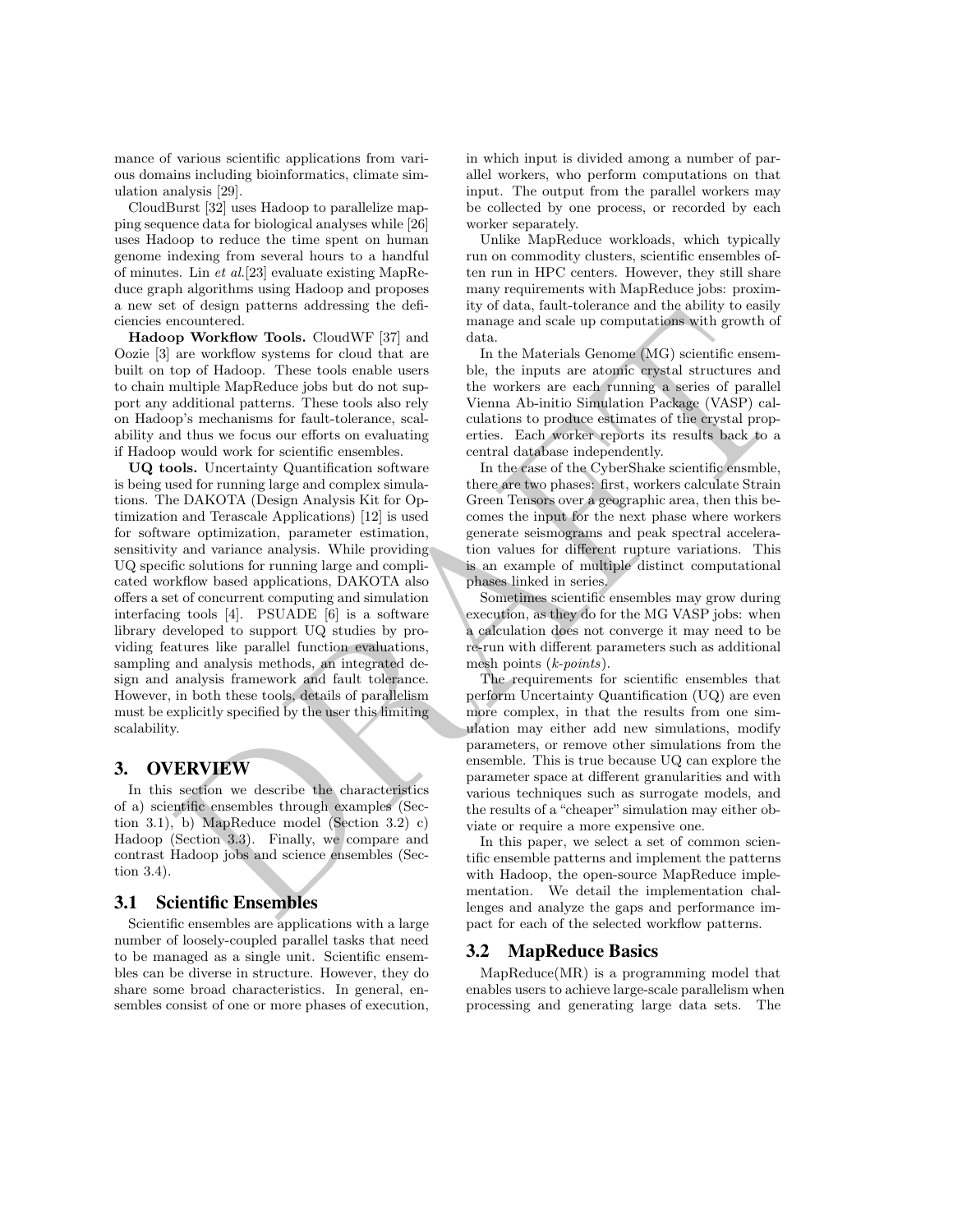MapReduce model is at the foundation of processing large amount of index, log and user behavior data in global internet companies including Google, Yahoo!, Facebook and Twitter.

The MapReduce model was designed to be implemented and deployed on very large clusters of commodity machines. It was originally developed, and is still heavily used for massive data analysis tasks. At Google, MapReduce jobs are run on the proprietary Google File System (GFS) distributed file system [17]. GFS supports several features that are specifically suited to MapReduce workloads, such as data locality and data replication.

For each consist of a sequence of the system (were a system with the consistent of a sequence of a sequence of a sequence of  $\theta$  from position and the data points of  $\theta$ . We differentiate between the abstract MapRe-<br>wit We differentiate between the abstract MapReduce model and the Hadoop implementation, following for our abstract representation the style of formalisms used by Karloff et al. [21]. In the abstract, MapReduce is defined by two functions, a mapper  $\mu$  and reducer  $\rho$ . These functions operate on key/value pairs,  $\langle k, v \rangle$ , where both the key and value are finite binary strings. The mapper function takes as input one  $\langle k, v \rangle$  and outputs a finite multiset of  $\langle k', v' \rangle$  pairs, where the domains for k, k', v, and  $v'$  are distinct. The mapper must be stateless, i.e., it must operate on each key/value pair independently with no side-effects. This allows arbitrary splitting of the input set of key/value pairs across parallel mapper instances, with zero communication between them.

The reducer takes as input a key,  $k$  and list of N values  $\{v_i : i = 1...N\}$  and outputs a multi-set of M pairs  $\{\langle k, v_i \rangle : i = 1 \dots M\}$  where again each k is the same as the input key, and the values  $v_j$ are from the same domain as the input values  $v_i$ . The values must be from the same domain because this allows reducers to be nested arbitrarily. For example, it ensures that  $\rho(\rho(k, \{x\}), \rho(k, \{y, z\})) \equiv$  $\rho(k, \{x, y, z\})$ . The freedom this allows for parallel and hierarchical arrangements of reducers greatly increases parallel scalability.

In the MapReduce model all parallel instances of mappers or reducers are the same program; any differentiation in their behavior must be based solely on the inputs they operate on.

The canonical basic example of MapReduce is a word-count algorithm where the map emits the word itself as the key and the number 1 as the value; and the reduce sums the values for each key, thus counting the total number of occurrences for each word. We would notate this as follows, where M refers to the mapper and R to the reducer:

M: 
$$
\mu(\langle \text{word'}, \varnothing \rangle) \to \{\langle \text{word}, v \rangle\}
$$
  
R:  $\rho(\text{word}, \{v_1, v_2, \dots, v_n\}) \to \{\langle \text{word}, n \rangle\}$ 

Thus, scientific ensembles structures have many similarities with the MapReduce model and a scientific ensemble can be considered as a series of map and *reduce* phases. For example, a scientific ensemble can be considered to consist of a sequence of R mappers and reducers.

#### $\langle \mu_1, \rho_1, \mu_2, \rho_2, \ldots, \mu_R, \rho_R \rangle$

Other combinations and sequences of maps and reduces might also be possible e.g. two map phases followed by a reduce phase.

## 3.3 Hadoop

Hadoop is an open-source distributed computing platform that implements the MapReduce model. Hadoop consists of two core components: the job management framework and the Hadoop Distributed File System (HDFS) [33]. Hadoop's job management framework is highly reliable and available, using techniques such as replication and automated restart of failed tasks. The framework has optimizations for heterogeneous environments and workloads, e.g., speculative (redundant) execution that reduces delays due to stragglers. HDFS is a highly scalable, fault-tolerant file system modeled after the Google File System. The data locality features of HDFS are used by the Hadoop scheduler to schedule the  $I/O$  intensive  $map$  computations closer to the data.

The scalability and reliability characteristics of Hadoop suggest that it could be used as an engine for running scientific ensembles. However, the target application for Hadoop is very loosely coupled analysis of huge data sets. It is not apparent that the Hadoop implementation, or perhaps even MapReduce itself, is sufficiently flexible to be used (without significant additional infrastructure) for scientific ensembles, which typically exhibit more complex data and computational dependency structures. The goal of this paper is to understand the feasibility and difficulty level of using the MapReduce model and specifically Hadoop to compose and manage scientific ensembles.

## 3.4 Hadoop Jobs and Scientific Ensembles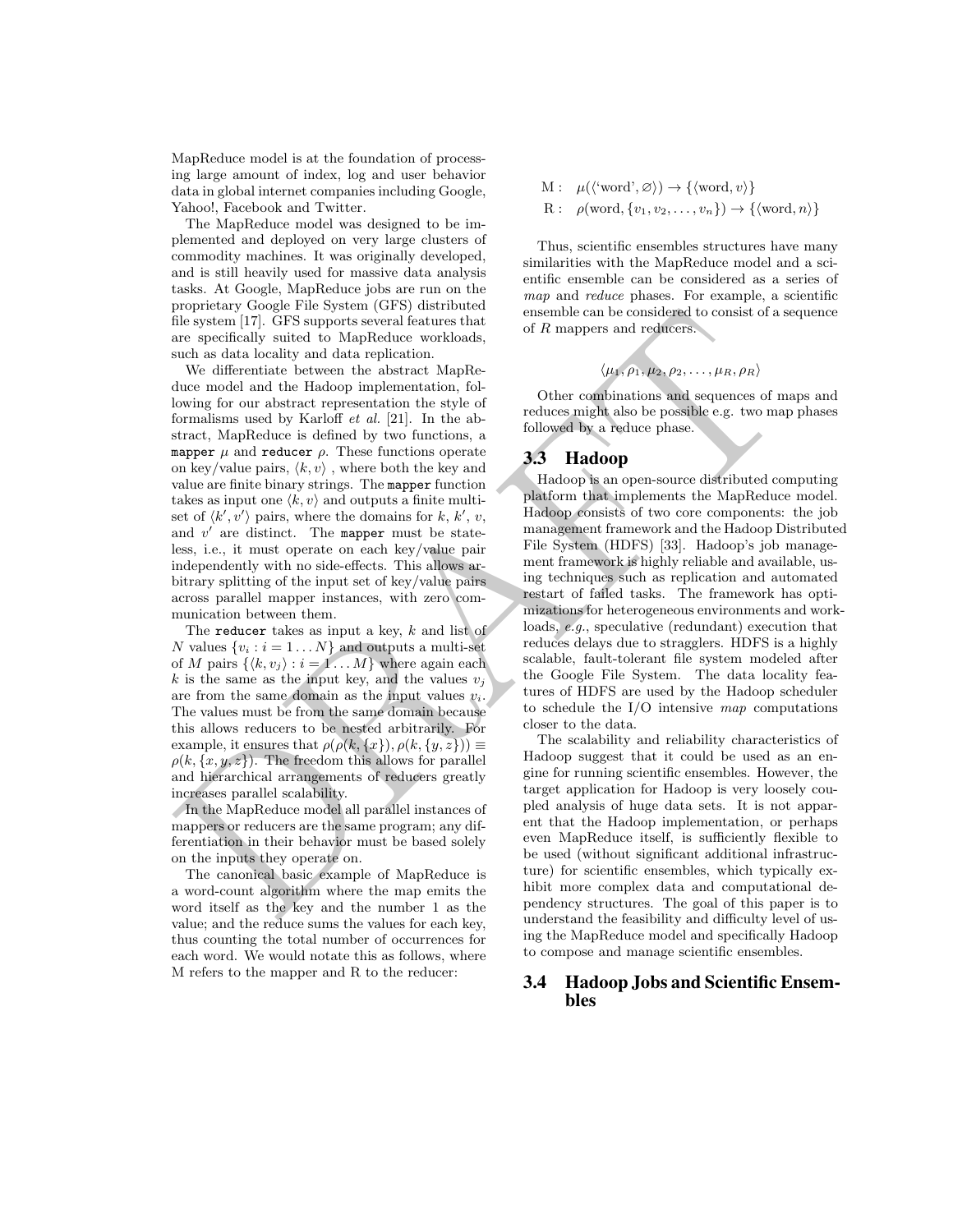Scientific ensembles and Hadoop jobs have a number of similarities in their characteristics and requirements:

- Hadoop jobs consist of two primary phases map and reduce. The jobs consist of a large number of maps that performs data transformation and one or more reduces that performs a combine operation to produce the final result. Scientific ensembles might have many execution phases but they can be roughly categorized as data setup or problem decomposition, data transformation and data aggregation. The problem decomposition is implicit in vanilla Hadoop jobs where the input is divided into blocks for the workers to operate on. The data transformation and data aggregation phases are similar to the map and reduce phases of a Hadoop job.
- Both scientific Hadoop jobs and scientific ensembles have a similar structure - large number of parallel tasks in the "map" phase and a smaller number of tasks in the "reduce" phase.
- Both scientific ensembles and Hadoop jobs exhibit data-flow parallelism i.e., they operate on either different data sets or different parameters on the same data sets.
- Scientific ensembles and Hadoop jobs both require the ability to scale up easily as more data or when additional parameters need to be analyzed.
- The large-scale parallelism makes fault-tolerance and data proximity critical for both applications.

However there are a number of differences between Hadoop workloads and typical scientific ensembles. First, Hadoop jobs consists of a map phase followed by a reduce phase whereas scientific ensembles might have a diverse set of tasks followed by a variable number of stages with additional tasks. Second, Hadoop assumes that each mapper works on a subset of the data and there is no affinity between map tasks and data blocks. In contrast, scientific applications often operate on files rather than blocks of data. Scientific applications may also require diverse codes to run as map tasks and/or may take additional parameters that might change the processing in the map tasks appropriately.

Workflow tools have also been previously used to compose scientific ensembles. Workflow tools typically have been control-flow oriented rather than data-flow oriented. Scientific ensembles however exhibit distinct data-flow characteristics, and hence workflow tools are not always appropriate for them.

reading the<br>stationary interesting in the same in the specific proposition of the<br>specifical data sering to problem decay<br>into the solution of the specific proposition of data operation of the<br>sign of the specific constra MapReduce has evolved in a completely different paradigm from scientific computations. The strengths of the model arise from its simple easyto-learn programmability and, in implementation, its ability to adapt to failures in the underlying resources. Today, a large number of scientific computations use the Message Passing Interface (MPI) [15] as the programming model. MPI is a standardized and portable message-passing system designed by a group of researchers from academia and industry to function on a wide variety of parallel computers. Unlike in Hadoop, within standard MPI programs fault-tolerance needs to be handled explicitly by the application programmer. However, resource failures during execution are becoming an increasingly important issue for ever-larger scientific ensembles [31]. Hence, we explore the use of the MapReduce programming model for scientific ensembles.

## 4. EVALUATION

The scientific ensemble examples in Section 3.1 illustrate the diverse characteristics of scientific pipelines. In our evaluation, we use six representative ensemble patterns to capture the variation found in scientific ensembles. The patterns were selected to represent the different structures possible in scientific ensembles. We describe these patterns and discuss how they fit in the MapReduce model and discussion implementation challenges in Hadoop and corresponding impact on performance and reliability.

Workload Patterns. A schematic of each pattern is shown in Figure 1. We consider a dataparallel ensemble pattern that is closest to the default MapReduce pattern with just a map phase and zero reduces(Figure reffig:disjoint). The single input (Figure 1b) ensemble is representative of a scientific ensemble where a single input file might trigger multiple simulation or analysis in parallel with different parameters.The multi-stage pattern (Figure 1c) has three phases in stage one (a problem decomposition, computation or data transformation and a data aggregation phase) and the final stage triggers additional computation and data aggregation steps. The inverse tree pattern (Figure 1d) is selected to represent a mult-stage data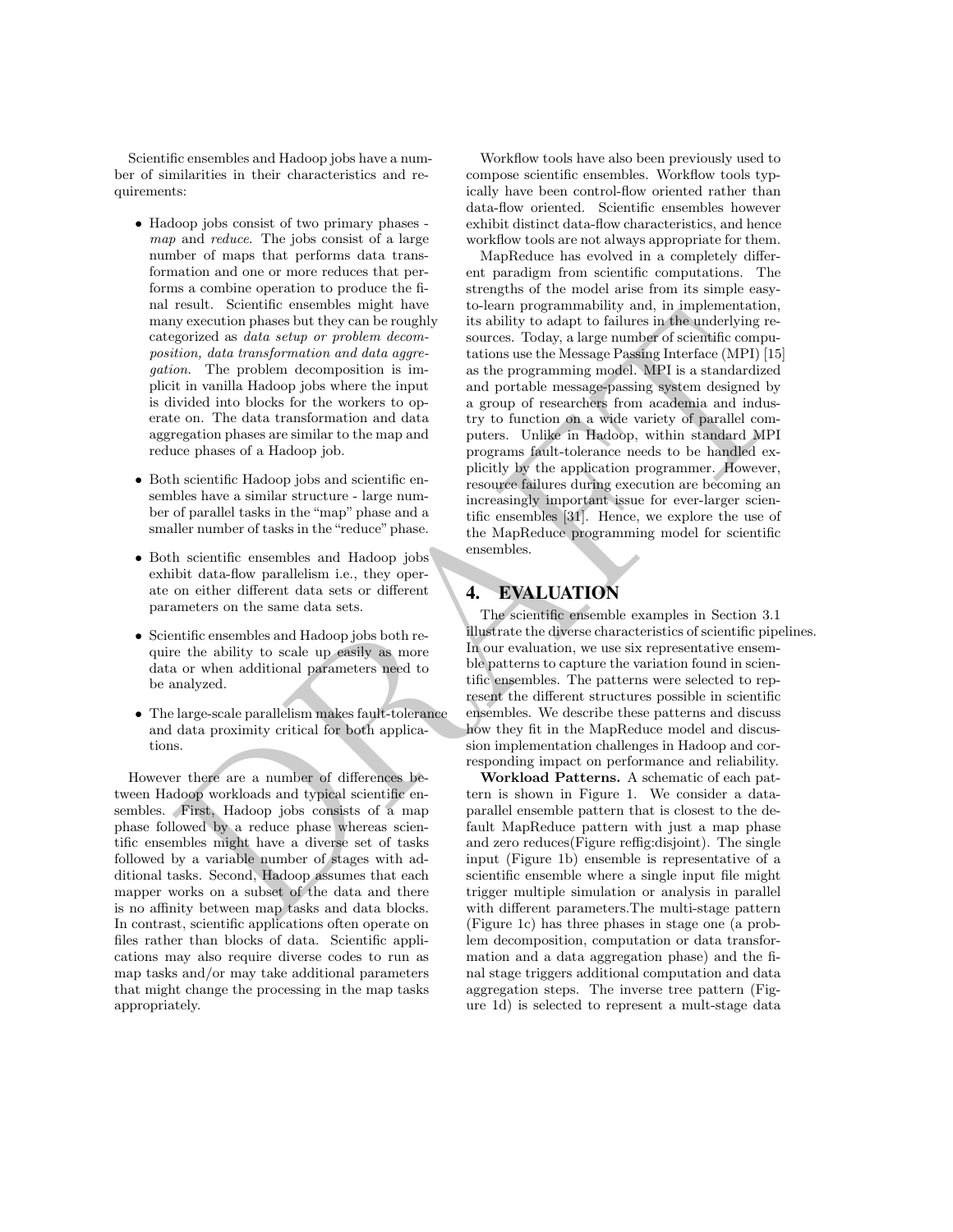

aggregation. The dynamic (Figure 1e) and iteration patterns (Figure 1f) capture the run-time variability that might result in change in the workflow structure. These workflow patterns also exhibit diverse characteristics in terms of number of stages, number of initial inputs, number of outputs and hierarchy depth.

We evaluate only the basic patterns and other derived patterns that are a combination of one or more of the give basic patterns are possible. Our goal is to evaluate Hadoop for scientific ensembles and thus the wider class of generic scientific workflows is outside the scope of this paper [28].

Metrics. We analyze each workflow pattern dis-

cussed above along four dimensions:

- MapReduce Realization. We compare the given workflow pattern with the MapReduce model to understand the difference of each of the patterns from the base model.
- Hadoop Implementation. Next, we outline our experience and identify strengths and gaps with composition of the workflow pattern in Hadoop's implementation of the MapReduce model.
- Data management. We evaluate the ease in managing the inputs and outputs for a given workflow pattern in Hadoop's imple-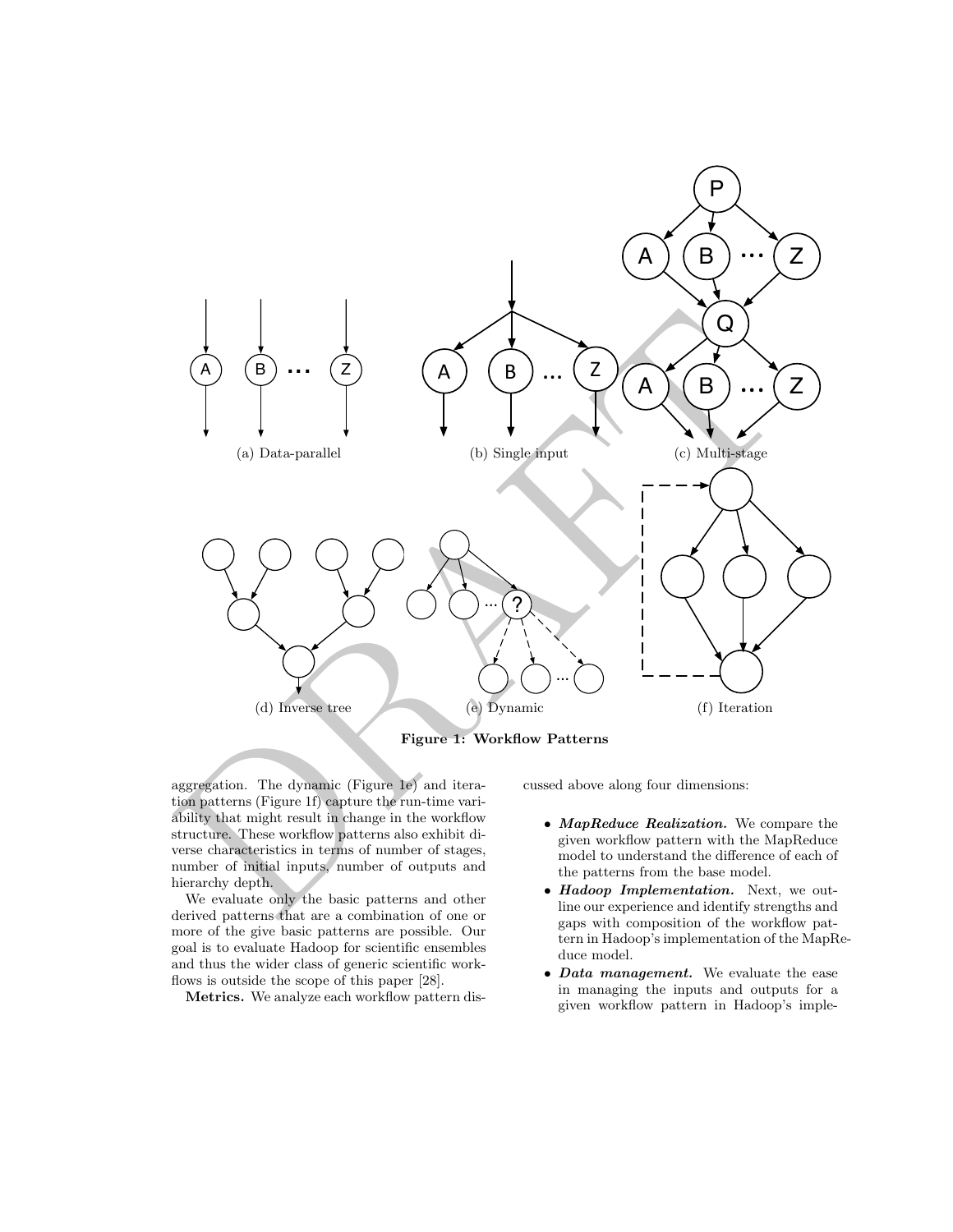mentation.

• Performance and Reliability. Finally, we outline the impact of our implementation on the performance, fault-tolerance, efficiency and scalability relative to what is achievable with respect to native Hadoop jobs.

In our patterns, we only consider ensembles where each first-stage task takes a single input. The MapReduce model by default is designed to work such that each map task works on single input block. There is limited or no support in tools such as Hadoop for tasks that might take one or more inputs. In the following discussion,  $W$  stands for the number of workers, i.e. the desired parallelism. If the workflow has multiple distinct "stages" then the parallelism at stage i will be written as  $\mathcal{W}_i$ .

#### 4.1 Data-parallel

to you can be something to the same that the same of particle in the same of the same of the same of the same of the same of the same of the same of the same of the same of the same of the same of the same of the same of In this pattern, each task operates on a separate file or block of data. These tasks have high degree of parallelism inherently and often run together as they are part of the same scientific experiment or have input data arriving at the same time. These tasks may or may not have common infrastructure they access such as backend databases that might limit the level of parallelism possible. For example, the content maintenance cycle of the Integrated Microbial Genomes (IMG) system [25] involves running BLAST [7] for identifying pair-wise gene similarities between new metagenome and reference genomes. This activity can be highly parallelized as each task works on a set of input metagenomes that it compares against the reference genomes.

MapReduce Realization. The data-parallel workflow pattern (see Figure 1a) is easily represented in the MapReduce model. The input value  $\delta_i$  is the appropriate input for each process  $A, B, \ldots, Z$  and the reduce  $\rho$  simply returns a copy of its inputs as a multi-set, i.e., the reduce is an identity function. The key  $k$  output by the mapper may be randomized or empty.

M: 
$$
\mu(\langle \emptyset, \delta_i \rangle) \to \langle k, \{v_1, v_2, \dots, v_n\} \rangle
$$
 of  
\nR:  $\rho(\langle k, \{v_1, v_2, \dots, v_n\} \rangle) \to \{\langle k, v_1 \rangle, \langle k, v_2 \rangle, \dots, \langle k, v_n \rangle \}$ 

The program would consist of one mapper and one reducer,  $\langle \mu, \rho \rangle$ .

Hadoop Implementation. First, we consider the simple case where  $A = B = \cdots = Z$ . The mapper phase is straightforward but there are a couple of alternatives to handling the reduce phase. This is most naturally implemented with  $W$  Identity reducers. Each mapper associates all its output with a single unique key that is then passed to each reducer. Alternatively zero reducers can be specified allowing for mapper output to be the output of the job.

When the processing is heterogeneous, i.e. when  $A \neq B \neq C \ldots \neq Z$ , additional logic needs to be included in the Mapper implementation to handle the different possible functions of the tasks  $A, B, \ldots, Z$ . This is discussed in more detail in (4.2), but we note that it is true to some extent for all the workflow patterns.

 $\vec{Data}$  management. The only difference in the data management is associated with the fundamental division of unit of work between MapReduce jobs and scientific ensembles. Each task in this pattern operates on a different file and thus Hadoop needs to instructed to not split the file into blocks. This can be achieved in Hadoop by specifying the input to be "Non-Splittable".

Performance and Reliability. This workflow pattern is able to take advantage of all Hadoop features ensuring scaling and performance similar to a pure MapReduce job.

# 4.2 Single Input

In this pattern (Figure 1b), a single input is fed into a number of parallel tasks. The tasks differ in the parameter that it takes and/or the operation performed on the data itself might be different. For example, UQ analysis might have a set of tasks operate on the same input deck with different parameters.

MapReduce Realization. From the perspective of the MapReduce model, this pattern is similar to the Data-parallel pattern. The difference is that instead of multiple input data blocks  $\delta_i$  each mapper operates on the same input data block  $\delta$ . This has an important implication: the behavior of the mapper can no longer be controlled by different input data. If each mapper must perform one of the functions in  $A, B, \ldots, Z$  then this decision would need additional information, for example a different key  $k_i$  for each type of function. This key may be propagated to the reducers.

M: 
$$
\mu(\langle k_i, \delta \rangle) \rightarrow \langle k_i, \{v_1, v_2, \dots, v_n\} \rangle
$$
  
\nR:  $\rho(\langle k_i, \{v_1, v_2, \dots, v_n\} \rangle)$   
\n $\rightarrow \{\langle k_i, v_1 \rangle, \langle k_i, v_2 \rangle, \dots, \langle k_i, v_n \rangle\}$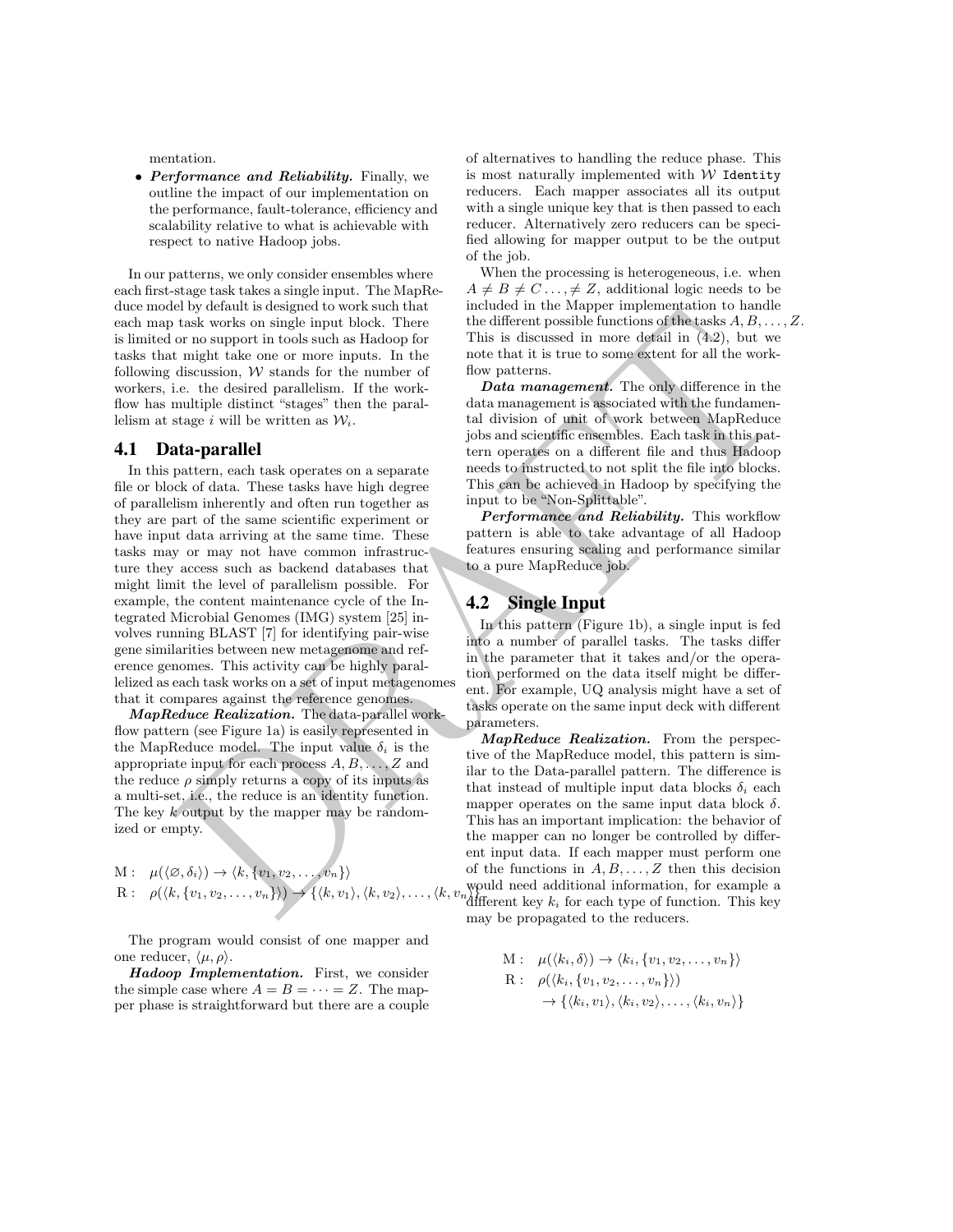The program would consist of one mapper and one reducer  $\langle \mu, \rho \rangle$ .

Hadoop Implementation. Hadoop assumes that each mapper operates on a separate data item, which is selected by "splitting" the original input data. To implement a single data source being processed in different ways by the same mapper a mechanism would be needed to communicate the type of processing to the mapper. We could encode the key of the key-value pair or introduce a parameter  $p_i$ . There is no support in Hadoop to communicate additional parameters to the mappers. Additionally, as our goal was to find mechanisms with minimal programming effort, we artificially replicated the input to represent multiple inputs that were then consumed by the mappers, similar to the Data-parallel pattern.

As in the Data-Parallel pattern (4.1), we set the number of reducers to either  $W$  or zero.

Data management. Hadoop is designed to operate on many different input "splits" of an input file. In this pattern, each worker must operate on the same input, but produce separate outputs. To implement this in Hadoop, we replicated the file  $W$  times by copying the input file in HDFS, with different names. Thus, file  $F$  became files  $F_1, F_2, \ldots F_{\mathcal{W}}$ .

Performance and Reliability. The data management implementation for this workflow pattern results in wasted storage especially for large input files. Each file in Hadoop is replicated three times, thus resulting in  $3 * W$  copies of the input file. These files are identical, and since the copies are managed by the user Hadoop cannot efficiently use all the copies for data locality and fault tolerance decisions.

#### 4.3 Scatter-Gather

The Scatter-Gather pattern shown in Figure 1c captures a two-level task process where the input is "scattered" to many tasks whose output is "gathered" into a single task, which may then re-scatter the input to the next stage. Such a workflow pattern would be common in exploratory data analysis where a first stage data analysis is fed as input to the second stage of data analysis and so forth.

MapReduce Realization. As discussed earlier, the pattern's data setup task  $P$  does not have an equivalent in the MapReduce model. Thus, that task can be represented as either a map or a reduce task. If we were to express  $P$  as a map task, the first map task  $M_1$  can be expressed as a series of functions  $f_i$  applied to a single input  $\delta_s$ , generating multiple key/value pairs with one key per reducer task  $(A \dots Z$  in Figure 1c). The rest of the pattern is a series of MapReduce stages. Tasks A . . . Z correspond to a data-parallel map phase and the task Q corresponds to a single reduce task.

$$
M_P: \mu(\langle \kappa, \delta_s \rangle) = f_1(\delta_s), f_2(\delta_s), \dots, f_n(\delta_s) \to
$$
  

$$
\{\langle k_1, values_1 \rangle, \langle k_2, values_2 \rangle, \dots, \langle k_n, values_n \rangle\}
$$
  

$$
M: \mu(\langle \emptyset, \delta_i \rangle) \to \langle k, \{v_1, v_2, \dots, v_n\} \rangle
$$
  

$$
R: \rho(\langle k, \{v_1, v_2, \dots, v_n\} \rangle) \to \{\langle k, v_1 \rangle, \langle k, v_2 \rangle, \dots, \langle k, v_n \rangle\}
$$

Thus the pattern can be represented as  $\{ \langle M_P, M, R \rangle^* \}.$ 

Alternatively, this pattern can be considered a sequence of two types of map and reduce tasks. At a given step, s, in the sequence the first map task  $M_1$  (P in the figure) can be expressed as a series of functions  $f_i$  applied to a single input  $\delta_s$ , generating multiple key/value pairs with one key per reducer task  $(A \dots Z$  in the figure).

The next stage mapper  $M_2$  simply copies the inputs with the same empty or constant key  $\kappa$  so that a single type of next stage reducer  $R_2$  will receive all the outputs.

$$
M_1: \mu(\langle \kappa, \delta_s \rangle) = f_1(\delta_s), f_2(\delta_s), \dots, f_n(\delta_s) \to
$$
  

$$
\{\langle k_1, values_1 \rangle, \langle k_2, values_2 \rangle, \dots, \langle k_n, values_n \rangle\}
$$
  

$$
R_1: \rho(\langle k_i, values_i \rangle) \to \langle k_i, v_i \rangle
$$
  

$$
M_2: \mu(\langle k_i, v_i \rangle) \to \langle \kappa, v_i \rangle
$$
  

$$
R_2: \rho(\langle \kappa, \{v_1, v_2, \dots, v_n\} \rangle) \to \{\langle \kappa, \delta_{s+1} \rangle\}
$$

The extended MapReduce program then becomes a repeated sequence of these four  $\{ \langle M_1, R_1, M_2, R_2 \rangle^* \}.$ 

Let us to provide the interest of the following of the  $R_1$ .  $p(\langle k, \alpha_1 \rangle, \neg k, \alpha_1 \rangle, \langle k, \alpha_2 \rangle, \dots, \langle k, \alpha_1 \rangle, \langle k, \alpha_2 \rangle, \dots, \langle k, \alpha_1 \rangle, \langle k, \alpha_2 \rangle, \dots, \langle k, \alpha_1 \rangle, \langle k, \alpha_2 \rangle, \dots, \langle k, \alpha_1 \rangle, \langle k, \alpha_2 \rangle, \dots, \langle k, \alpha_1 \rangle, \langle k, \alpha_2 \rangle$ Hadoop Implementation. We chose to implement the first MapReduce realization for our implementation. Task P in Figure 1c is the data preparation phase and we model it as a single task Single Input MapReduce job since this step is implicit in traditional MapReduce jobs. Subsequent stages in the workflow are modeled as series of data-parallel patterns with a single reducer (e.g., task Q). The execution flow across these stages are managed through a script that submits the jobs to Hadoop. The inputs to the second and subsequent MapReduces are the output files generated from the first MapReduce.

> Data management. In MapReduce jobs, each reduce task creates a single output file. However in our case, task Q needs to emit multiple output files that drive the second stage of the workflow. To implement this, we overrode a Hadoop method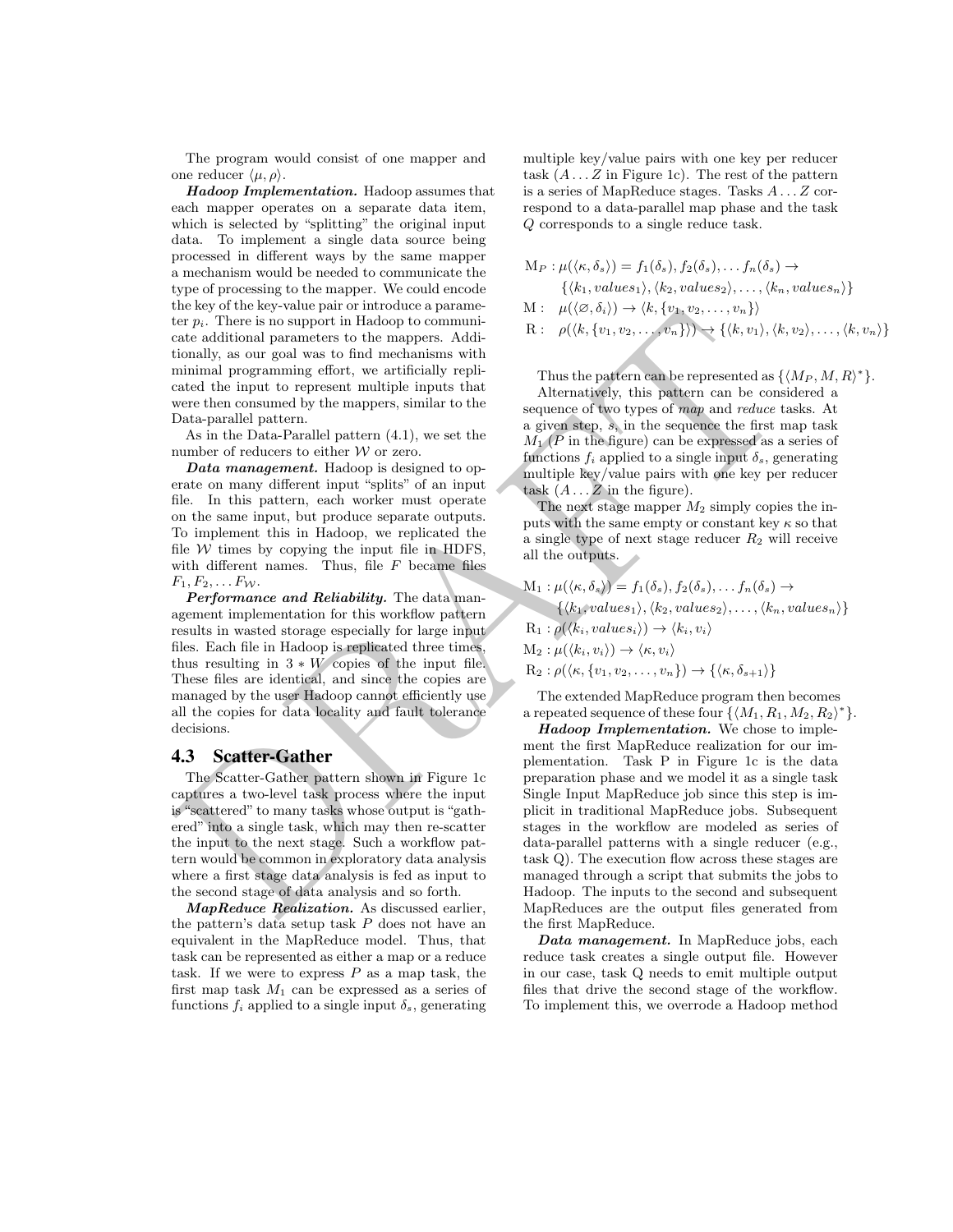called generateFileNameForKey in the Multiple-TextOutputFormat class to create a different output file for each key. There is no easy way to control the output splits from task P or Q without embedding the logic in the task implementation.

Performance and Reliability. In this case, we could have a load imbalance problem since task Q might have more outputs for one key value resulting in one task processing more data than the others.

#### 4.4 Inverse Tree

This workflow pattern (see Figure 1d) begins with  $W$  workers, then recursively merges their output to  $W/2$  workers in each subsequent stage until there is only one worker left. In the MapReduce model this pattern can be achieved by encoding the position in the tree into the key itself, as described below.

MapReduce Realization. To implement this in the abstract MapReduce model, we first observe that if each node at the top of the Inverse Tree is numbered consecutively from left to right, then integer division of each of these numbers by 2 will group the outputs correctly for the next level. The binary representation of that number can be thought of as the path from the bottom (root) to the leaf where 0 means "left" and 1 means "right". An example with  $W = 5$  is shown in Figure 2.



Figure 2: Numbering of 5-node tree

If the keys  $k_i$  for inputs  $\delta_i$  are these binary numbers, every mapper will simply divide the keys by two and pass through the input to the reducer. A minor additional complexity is that the first phase mapper  $M_0$  must also do the work  $f_*$  that is done in subsequent phases within the reducer. Thus, the representation in the MapReduce model uses a different mapper and reducer for the first phase,  $M_0$ and  $R_0$ , than for the subsequent phases:

$$
M_0: \mu(\langle k_i, \delta \rangle) \to \{ \langle k_j = \frac{k_i}{2}, values_j = f_j(\delta) \rangle \}
$$
  
\n
$$
R_0: \rho(\langle k_i, values_i \rangle) \to \langle k_i, v_i \rangle
$$
  
\n
$$
M: \mu(\langle k_i, v_i \rangle) \to \langle \frac{k_i}{2}, v_i \rangle
$$
  
\n
$$
R: \rho(\langle k_i, values_i \rangle) \to \langle k_i, f_j(values_i) \rangle
$$

Hadoop Implementation. Traditional MapReduce applications have one phase of maps followed by a reduce phase. Hadoop has an additional feature called chaining that allows job dependencies to be programmatically specified. Hadoop chaining in essence allows key-value pairs to be processed by multiple mappers and with a single reducer. The pattern could also be represented as multiple map phases followed by a single reduce phase but then the maps need to be able to handle multiple inputs that is also not supported in the model. Fundamentally, the MapReduce model does not allow for a selected set of tasks to be merged and thus the logic of selectively merging the appropriate inputs will need to be implemented in the application layer.

**Example in the complementation.** The<br>distant MapRe-distant MapRe-distant MapRe-distant MapRe-distant MapRe-distant MapPetins in the angle in<br>the spin star of the programmatically regulate and alternative consideration<br>fo Data management. The data management is performed by a script. The script's first MapReduce phase is identical to the Data-Parallel pattern (4.1). For subsequent phases, the script must manually specify the two inputs needed by each mapper. However, in Hadoop it is not possible to control specific outputs from maps to specific reducers or to control parameters to different mappers. This needs to be handled in the appled in the application layer. We solved this problem by numbering the  $W_i$  output files at stage i with the mapper's task ID, creating files  $F_0, F_1, \ldots, F_{W_i-1}$ . Then, in stage  $i + 1$  each mapper task ID t processes the two input files  $F_{2*t}$  and  $F_{2*t+1}$  from its parent. In other words, mapper 0 processes files  $F_0$  and  $F_1$ , mapper 1 processes files  $F_2$  and  $F_3$ , etc.

Note that in all MapReduces except the first, the input files are not assigned by Hadoop, but rather read manually by the mapper. Hadoop still requires that each mapper be assigned an input file. We implemented a work-around by creating an input directory with  $W$  dummy input files (containing only 1 line), each of which is set to be "nonsplittable". An alternative approach, which we did not implement, would be to override Hadoop's input splitter to work with no input files.

Performance and Reliability. We note that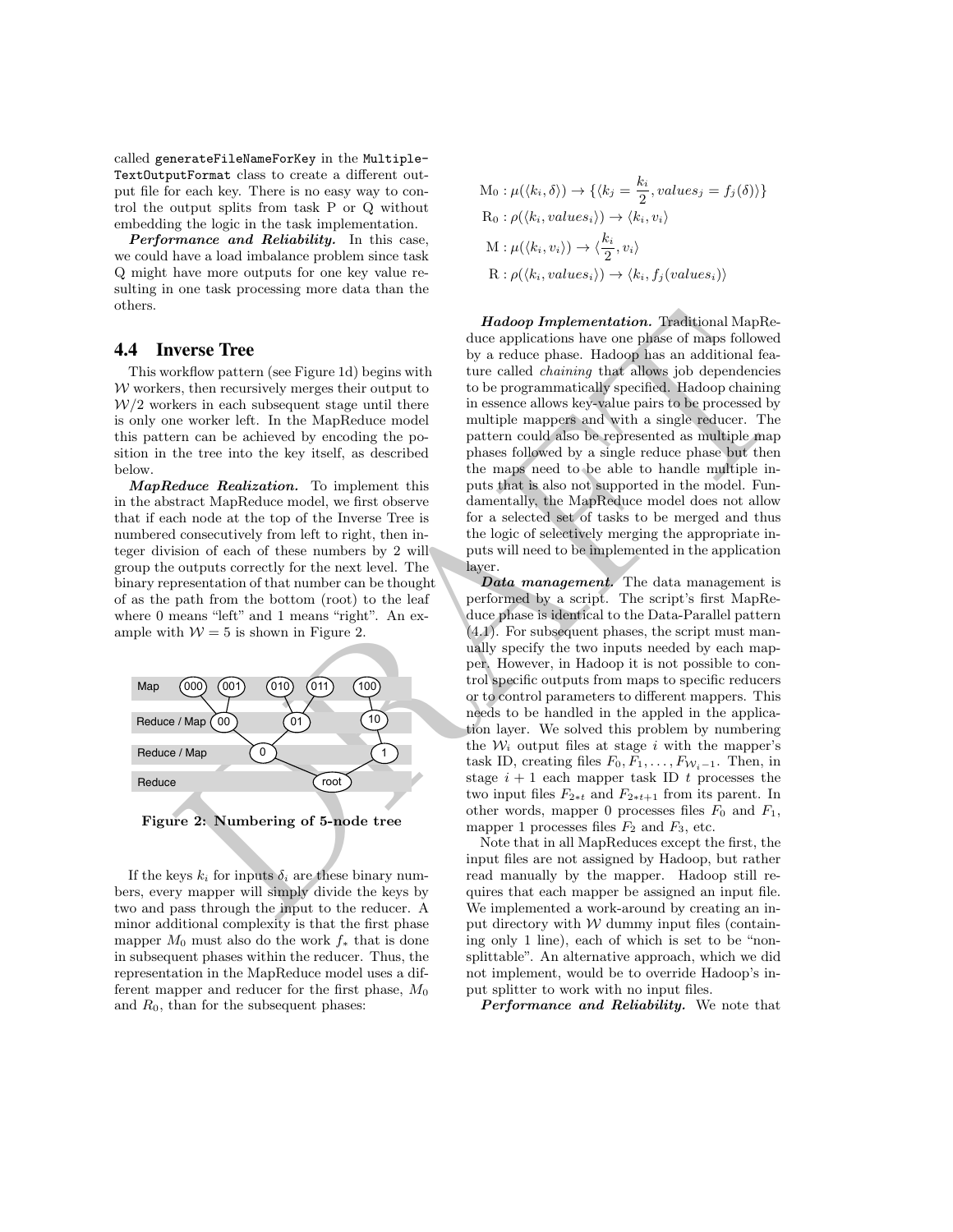directly reading data from HDFS means Hadoop's scheduler has no insight into data locality. This can impact performance since this goes against the MapReduce model's key optimization of moving code to data. Therefore we expect that this workflow pattern would have poor performance for large input files.

## 4.5 Dynamic

The three contains particular particular contains when the particular means and a mean and the contained particular based in the contained based in the contained based in the contained based in the contained based in the In the dynamic pattern, a task might decide to spawn additional tasks at run-time if a particular condition is met. The number of tasks spawned, or whether the tasks are going to be spawned at all, is not known a priori. Any of the scientific ensemble patterns we have discussed might have dynamic elements resulting in run-time changes to the structure; for example, the Materials Genome workflows may need to re-run calculations at higher mesh resolutions (more k-points) if the crystal's atomic energies have not yet converged. We consider the pattern shown in Figure 1e as an example to evaluate the support for dynamic conditions in Apache Hadoop.

MapReduce Realization. There is no support in the MapReduce model to mark certain tasks as dynamic.

Hadoop Implementation. There is no built-in property in Hadoop that provides dynamic tasks in MapReduce jobs. This needs to be performed manually. We at first tried launching Hadoop jobs from within the reducers (i.e. within Hadoop jobs), but ran into a permissions issue. This stems from the fact that at execution time all jobs run under user hadoop instead of the original system user. Therefore, an external script was required to coordinate the workflow stages.

Data management. Similar to the Inverse Tree pattern (see 4.4), the script works by manipulating input and output files. In this case, we used a hardcoded "marker directory" to act as a queue of new jobs to be processed. While mappers are running they come to a point of decision whether to add a new set of tasks or not. If they decide to do so they create a file in the marker directory in which they write the path to the their output files. Logic inside the mapper can dynamically decide which paths to write. After the first set of MapReduce job completes, the script checks the marker directory for new files. If it finds any, then new MapReduce jobs are spawned for each output file it finds. A similar logic can be implemented in a reducer if the dynamic elements might be spawned from reduce tasks. This implementation is essen-

tially a simplistic task manager since there is no support for dynamic tasks in Hadoop.

**Performance and Reliability.** The result of our work-around is that Hadoop's job scheduler has no knowledge of the intermediate data products and is not able to leverage data locality scheduling impacting performance and fault-tolerance.

#### 4.6 Iterative

Many scientific processes require iterative simulations where the parameters for the next run is determined based on the results from the current run. For example, Uncertainty Quantification workflows may run the same simulation with many different sets of parameters that are chosen using Latin Hypercube or some other orthogonal sampling method in the large multi-dimensional parameter space. Such iterative processes are controlled by real-time decisions and there is no prior knowledge of the number of iterations or if the iteration will occur at all. Figure 1f shows the workflow pattern.

MapReduce Realization. The MapReduce model has no support for iterations.

Hadoop Implementation. The iterative pattern is very similar to the dynamic pattern, and required the same type of scripted management. For our specific pattern we implemented the conditional logic for subsequent iterations in the (single) reducer of the MapReduce job.

Data management. Input and output files were assigned to the jobs using the "marker directory" approach from the Dynamic workflow pattern. However, only the reducer (instead of all mappers) write a file in this directory.

Performance and Reliability. The QoS impact for this pattern is similar to the dynamic pattern.

#### 5. DISCUSSION

There are a number of challenges when using Hadoop for scientific applications in current HPC environments [29], [14], [13]. In this section, we summarize our evaluation and discuss the gaps in current MapReduce frameworks in supporting scientific ensembles.

## 5.1 Pattern-based Analysis

In this section we summarize the implementation challenges we described in Section 4 using a three-point difficulty scale. We rate the Hadoop Implementation and Data Management categories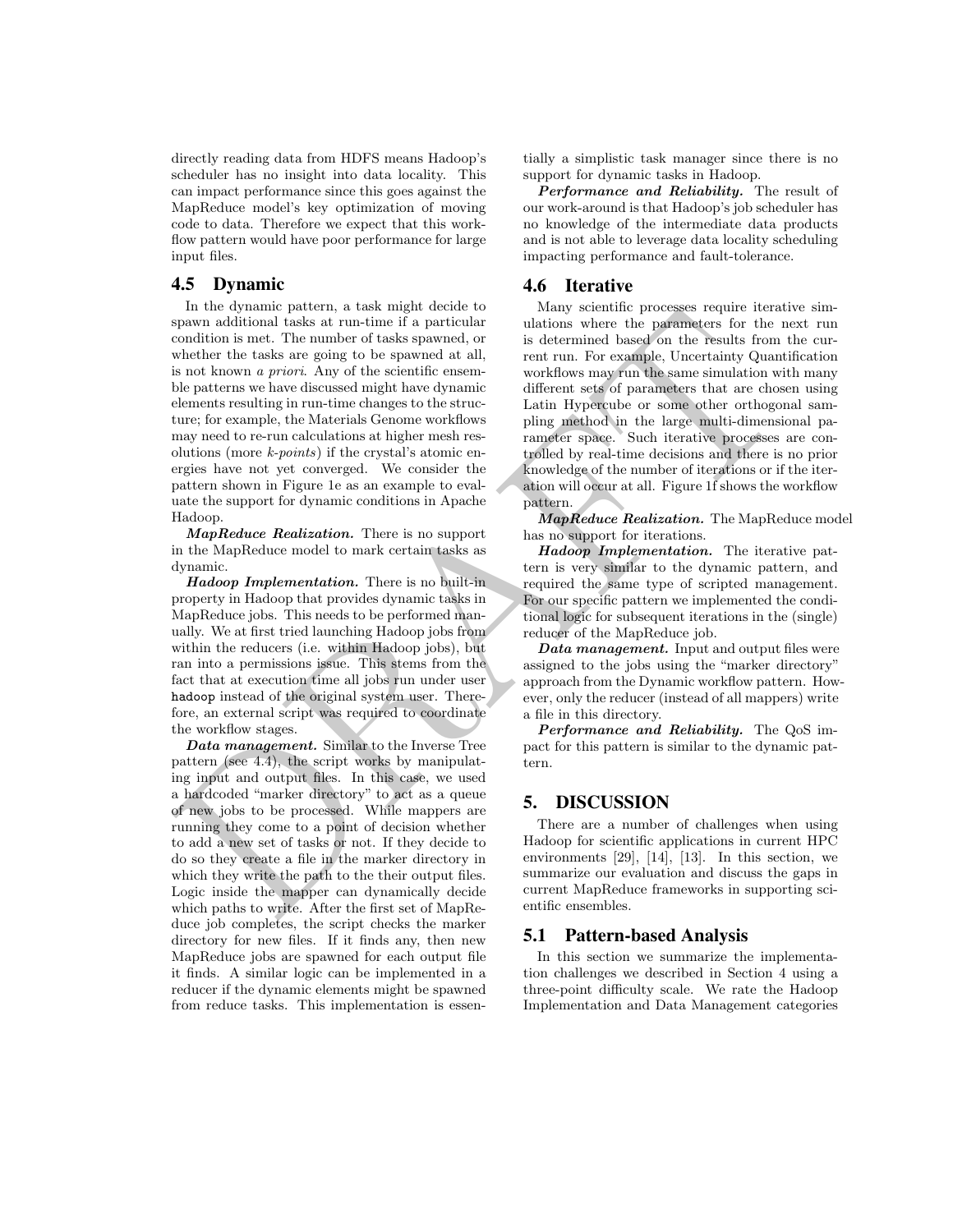

Table 1: Visual Summary of Hadoop Applicability by Workflow. To calculate the total score, we assign a value of 0 (easy), 0.5 (moderate) and 1 (difficult).

as easy, moderately difficult, or very difficult. Similarly, we rate the MapReduce Realization and Performance/Reliability categories as minimal, moderate, or significant impact. While our criteria for comparison is largely qualitative, we

by assigning scores of 0, 0.5, 1 (higher score indicating more difficult or more impact) to each of the categories for better understanding of the relative difficulty of each of the categories and patterns. We intentionally use a distinct scoring scheme rather than continuous scoring since our intention is to understand the difficulty of managing scientific ensembles in Hadoop. A quantitative performance analysis is outside the scope of this discussion.

A visual summary of the scores for all type of workflows is given in Table 1. We sum the scores for each pattern in the column Total score. Our criteria for the rating is based on how easy it would be for an application scientist to plug-in their particular workflow in Hadoop. We could implement all patterns within Apache Hadoop but some of the patterns required significant programming or wrappers for manipulation. These manual mechanisms can be difficult for application scientists and also tend to be error-prone. The dynamic and iteration patterns present the most challenges for implementation in Hadoop. The inverse tree present some challenges while the data-parallel and single input are the easiest to implement with Apache Hadoop.

#### 5.2 Language

Apache Hadoop and a number of the other open source MapReduce implementations are in Java. Scientific codes are often written in Fortran, C, C++ or use languages such as Python for analysis. The Hadoop streaming model allows one to

summarize the suitability of Apache Hadoop/MapReduceuse this model, it needs to read input through *stdin* create map-and-reduce jobs with any executable or script as the mapper and/or the reducer. This is the most suitable model for scientific applications that have years of code in place capturing complex scientific processes. For an application to be able to and send output to stdout. Thus, legacy applications are limited to using the streaming model that may not harness the full benefits of the MapReduce framework.

## 5.3 Filesystem.

Key:  $\bigcirc$  Energy/Minimal  $\bigcirc$  Moderate  $\bigcirc$  Difficult/Significant<br>Visual Summary of Hadoop Applicability by Workflow. To calculate the total score,<br>n a value of 0 (casy), 0.5 (moderate) and 1 (difficult).<br>The case and The Hadoop Distributed File System (HDFS) does not have a POSIX compliant interface severely restricting the adoptability for legacy applications. HDFS's data locality features can be useful to applications that need to process large volumes of data. However, Hadoop considers only the data locality for a single file and does not handle applications that might have multiple input sets. It is possible to implement work-arounds by merging multiple input files into one before staging them into HDFS. This adds potentially large I/O overheads at the beginning of execution. It also reduces the usability of Hadoop, since it requires preprocessing or changes to the application.

#### 5.4 Data Formats.

Apache Hadoop considers inputs as blocks of data where each map task gets a block of data. Scientific applications often work with files where the logical division of work is per file. Apache Hadoop has internal support to handle text data and certain other data formats. Hadoop also provides an extensible Java API to implement new data types in the framework. However this will require multiple Java classes to be implemented to define the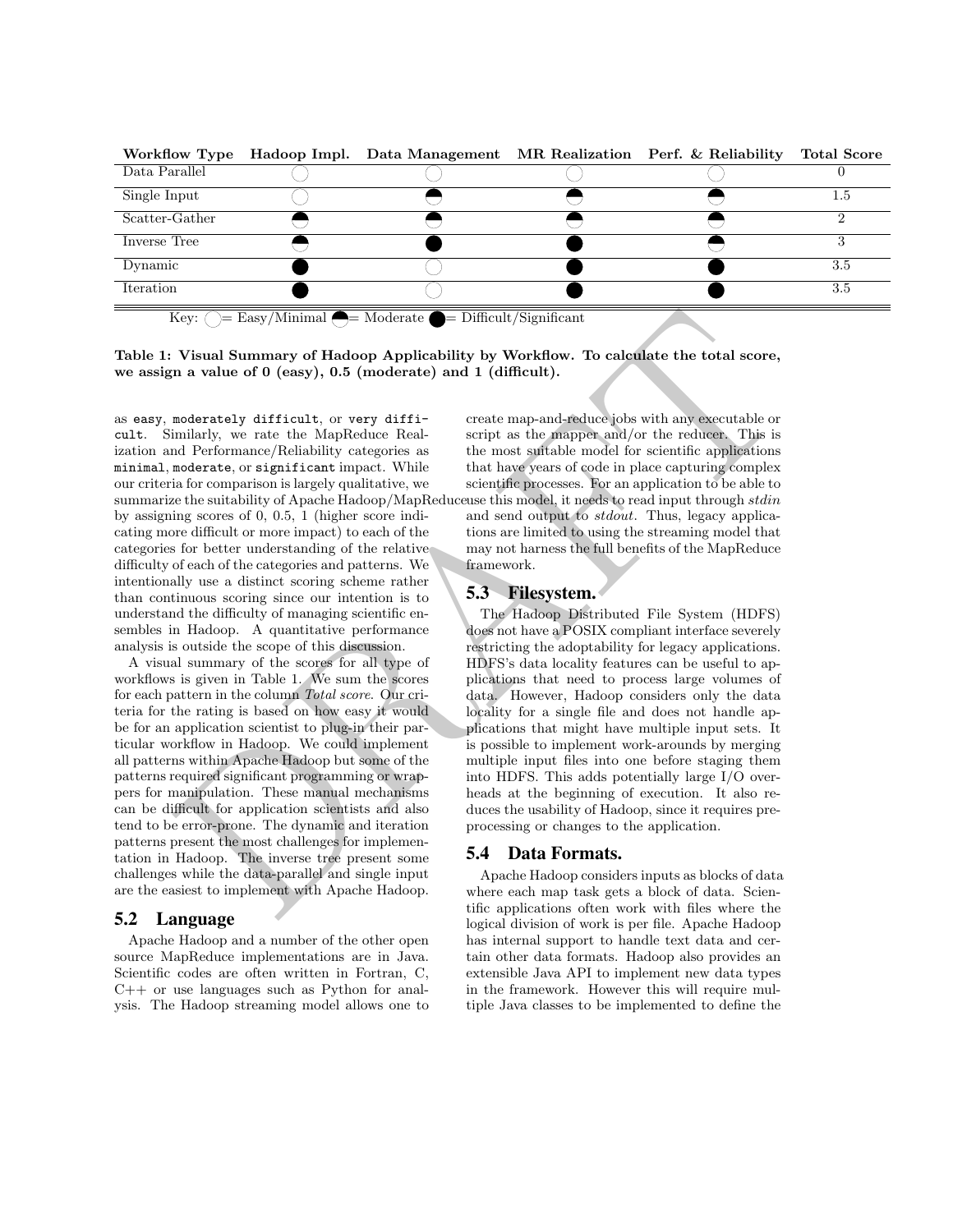data format and define how to split a map task's inputs. Additionaly, code modules for readers and writers are needed to load the data and convert it to a key/value pair.

## 5.5 Diverse Tasks.

Traditionally, all mapper and reducer tasks are considered identical in function roughly working on equal sized workloads. Implementing different mapper and reducer requires logic in the tasks that differentiate the functionality since there is no easy way to specify it in the higher-level programming model. In addition, differences in inputs or algorithms can cause worker processing times to vary widely. This could result in timeouts and restarted tasks due to the speculative execution in Hadoop. If there is a large difference in processing time between tasks, this will cause load imbalance. This may dramatically impact the horizontal scalability.

#### 5.6 Summary

Our analysis shows that it was possible to implement the general scientific ensembles patterns in Apache Hadoop with varying degrees of difficulty. However, in the case of some patterns we required a significant amount of custom code making it difficult for scientists to use Hadoop without significant programming expertise. Thus, there are a number of gaps and challenges when supporting scientific ensembles through current MapReduce implementations. Our analysis shows that there are opportunities to generalize some of the features required by applications into the programming model and execution framework. We summarize them here:

- Our initial analysis shows the formalizations of these workflow patterns in the MapReduce programming model. The MapReduce model was developed to process large volumes of data for operations such as search, data mining, log processing etc. The difficulty of implementing these patterns in MapReduce stem from the differences in the nature of the tasks compared to traditional MapReduce jobs. There is further research needed into appropriate programming model abstractions or extensions to MapReduce that can effectively support these ensemble models while providing the ease of programming and scaling that MapReduce provides. Support for task diversity, parameters, multiple inputs will need to be considered.
- Data locality is increasingly becoming impor-

tant for scientific applications as data volumes increase due to advances in computing hardware and sensor technologies. Similarly, the cost of I/O transactions, size of I/O storage subsystems, and disparity in growth between computation, memory and storage on exascale systems will make data locality more critical. However new advances are needed to handle data locality of multiple files.

- There is additional support needed in execution frameworks that can handle dynamic tasks and iterations.
- Additionally, MapReduce implementations that are conducive to handling scientific codes and languages will be needed in the near future.

# 6. CONCLUSION

DRAFT Many-task scientific ensembles require programming support for automatic scalability, fault-tolerance and dynamic adaptation in diverse resource environments. In this paper, we evaluate the difficulty in representing common scientific ensemble patterns - data-parallel, single input, multi-stage, inverse tree, dynamic and iterative in Apache Hadoop's MapReduce implementation. Our evaluation considers four criteria including differences from the MapReduce model, Hadoop implementation, data management and performance and reliability impact. While it was possible to implement all the patterns in the framework, the level of difficult varied with dynamic and iteration being the most difficult and the Data-parallel being the easiest. Our analysis identifies the gaps and challenges in MapReduce and specificially in Apache Hadoop in supporting many-task scientific ensembles. In addition, our evaluation will help applications identify if their workflows might be suitable to run in MapReduce frameworks.

## 7. REFERENCES

- [1] MapReduce-MPI Library. http://www.sandia.gov/ sjplimp/mapreduce.html.
- [2] Materials Genome.
- http://www.materialsgenome.org/. [3] Oozie: Workflow engine for Hadoop.
- http://yahoo.github.com/oozie/.
- [4] The DAKOTA Project Large-Scale Engineering Optimization and Uncertainty Analysis. http://dakota.sandia.gov.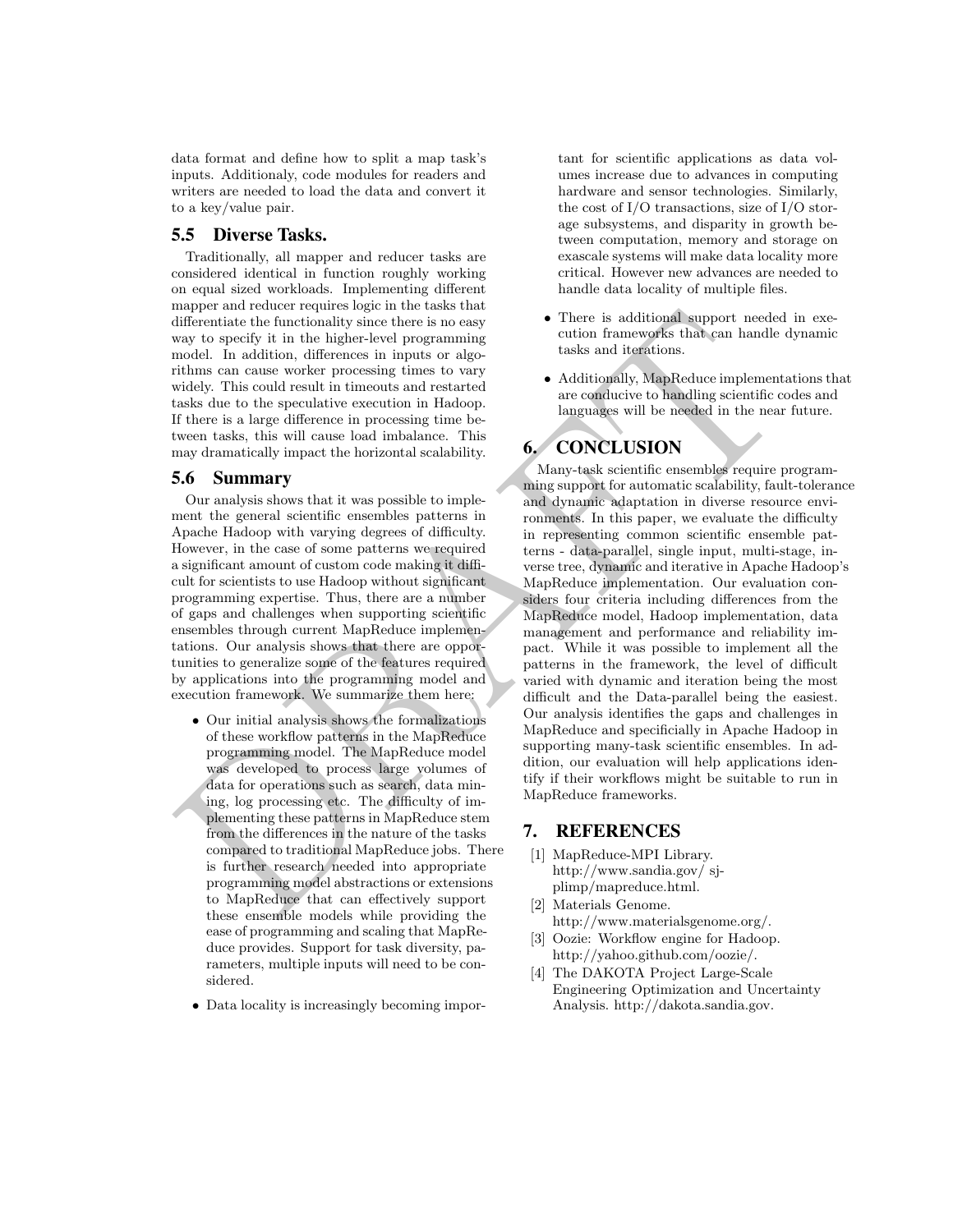- [5] Triana The Open Source Problem Solving Environment. http://www.trianacode.org/index.html.
- [6] Uncertainty Quantification.
- [7] S. Altschul, W. Gish, W. Miller, E. Myers, and D. Lipman. Basic local alignment search tool. Journal of Molecular Biology, 215:403–410, 1990.
- $[8]$  R. Brun. Root  $\tilde{A}$ <sup> $\tilde{T}$ </sup> an object oriented data analysis framework. Nuclear Instruments and Methods in Physics Research Section A: Accelerators, Spectrometers, Detectors and Associated Equipment, 389(1-2):81–86, 1997.
- [9] E. Deelman, J. Blythe, A. Gil, C. Kesselman, G. Mehta, S. Patil, M. hui Su, K. Vahi, and M. Livny. Pegasus: Mapping scientific workflows onto the grid. pages 11–20, 2004.
- [10] J. Ekanayake, H. Li, B. Zhang, T. Gunarathne, S. Bae, J. Qiu, and G. Fox. Twister: A runtime for iterative mapreduce. In Proceedings of the 19th ACM International Symposium on High Performance Distributed Computing, pages 810–818. ACM, 2010.
- [11] J. Ekanayake, S. Pallickara, and G. Fox. Mapreduce for data intensive scientific analyses. In Proceedings of the 2008 Fourth IEEE International Conference on eScience, pages 277–284, Washington, DC, USA, 2008. IEEE Computer Society.
- [12] M. Eldred, A. Giunta, and B. van Bloemen Waanders. Multilevel parallel optimization using massively parallel structural dynamics. Structural and Multidisciplinary Optimization, 27:97–109, 2004. 10.1007/s00158-003-0371-y.
- [13] Z. Fadika, E. Dede, M. Govindaraju, and L. Ramakrishnan. Benchmarking mapreduce implementations for application usage scenarios. Grid 2011: 12th IEEE/ACM International Conference on Grid Computing, 0:1–8, 2011.
- [14] Z. Fadika, E. Dede, M. Govindaraju, and L. Ramakrishnan. Mariane: Mapreduce implementation adapted for hpc environments. Grid 2011: 12th IEEE/ACM International Conference on Grid Computing, 0:1–8, 2011.
- [15] M. P. I. Forum. Mpi: A message-passing interface standard, 1994.
- [16] S. Ghemawat and J. Dean. Mapreduce:

Simplified data processing on large clusters. In Proceedings of the 6th Symposium on Operating System Design and Implementation  $(OSDI\ddot{O}4)$ , San Francisco, CA, USA, 2004.

- https://computation.llnl.gov/casc/uncertainty\_quantificationidemawat, H. Gobioff, and S.-T. Leung. The google file system. In Proceedings of the nineteenth ACM symposium on Operating systems principles, SOSP '03, pages 29–43, New York, NY, USA, 2003. ACM.
	- [18] Y. Gu and R. L. Grossman. Sector and sphere: the design and implementation of a high-performance data cloud. Philosophical transactions. Series A, Mathematical, physical, and engineering sciences, 367(1897):2429–2445, June 2009.
	- [19] D. Hull, K. Wolstencroft, R. Stevens, C. Goble, M. Pocock, P. Li, and T. Oinn. Taverna: a tool for building and running workflows of services. Nucleic Acids Research, 34(Web Server issue):729–732, July 2006.
	- run, Hoof a<br/>AT un object crimested data place to the data K. L. Greessian, Sector and the<br/>meters of the main of the crimester of the strength of the crimester of<br/>example, and the proposition of the strength of [20] M. Isard, M. Budiu, Y. Yu, A. Birrell, and D. Fetterly. Dryad: distributed data-parallel programs from sequential building blocks. In Proceedings of the 2nd ACM SIGOPS/EuroSys European Conference on Computer Systems 2007, EuroSys '07, pages 59–72, New York, NY, USA, 2007. ACM.
		- [21] H. Karloff, S. Suri, and S. Vassilvitskii. A model of computation for mapreduce. In Proceedings of the Twenty-First Annual ACM-SIAM Symposium on Discrete Algorithms, SODA '10, pages 938–948, Philadelphia, PA, USA, 2010. Society for Industrial and Applied Mathematics.
		- [22] P. M. Kelly, P. D. Coddington, and A. L. Wendelborn. Lambda Calculus as a Workflow Model. Practice, 21(July 2009):1999–2017, 2008.
		- [23] J. Lin and M. Schatz. Design patterns for efficient graph algorithms in mapreduce. In Proceedings of the Eighth Workshop on Mining and Learning with Graphs, MLG '10, pages 78–85, New York, NY, USA, 2010. ACM.
		- [24] H. Liu and D. Orban. Cloud mapreduce: A mapreduce implementation on top of a cloud operating system. In Proceedings of the 2011 11th IEEE/ACM International Symposium on Cluster, Cloud and Grid Computing, CCGRID '11, pages 464–474, Washington, DC, USA, 2011. IEEE Computer Society.
		- [25] V. M. Markowitz, F. Korzeniewski,